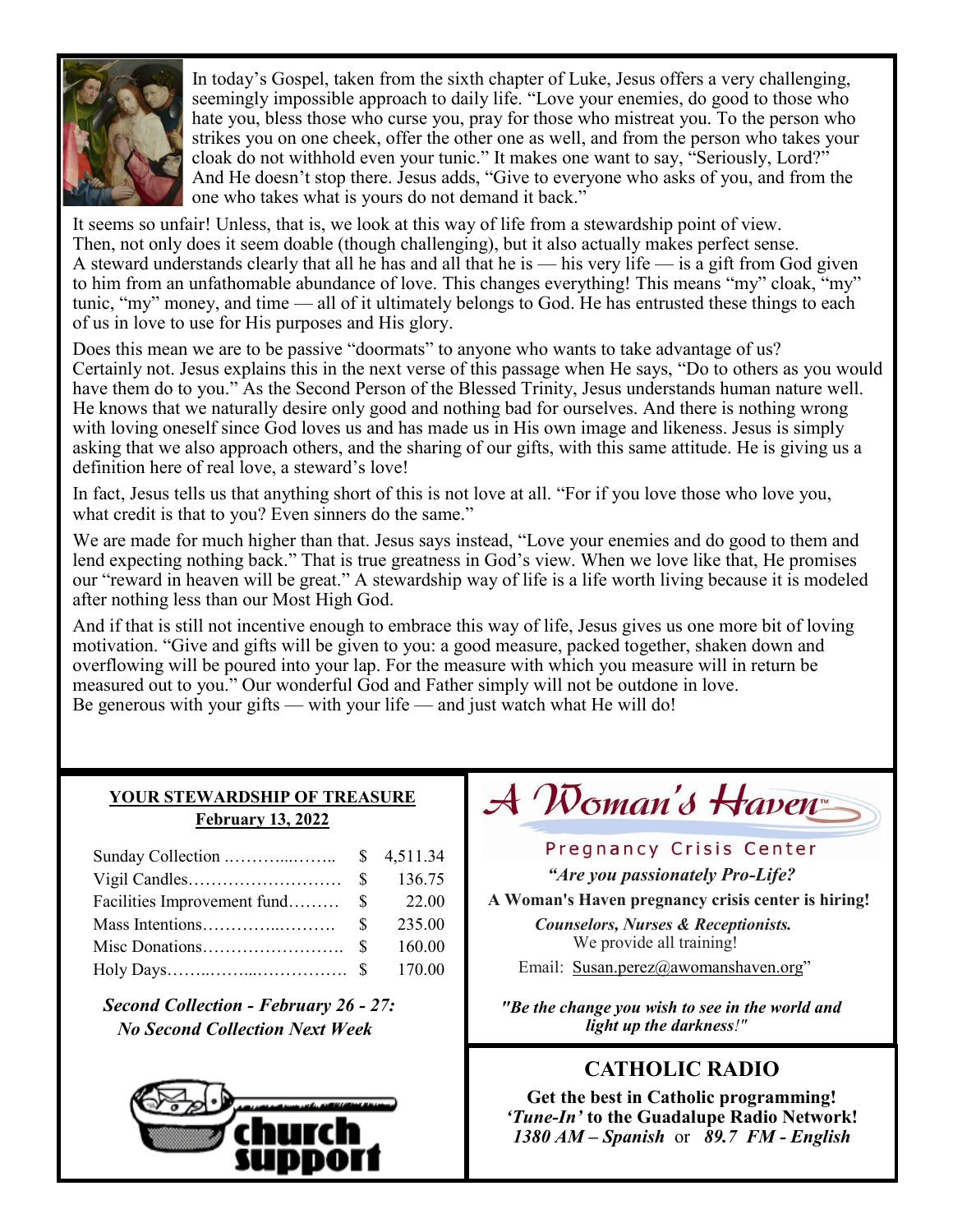#### **Seventh Sunday in Ordinary Time Page 2**

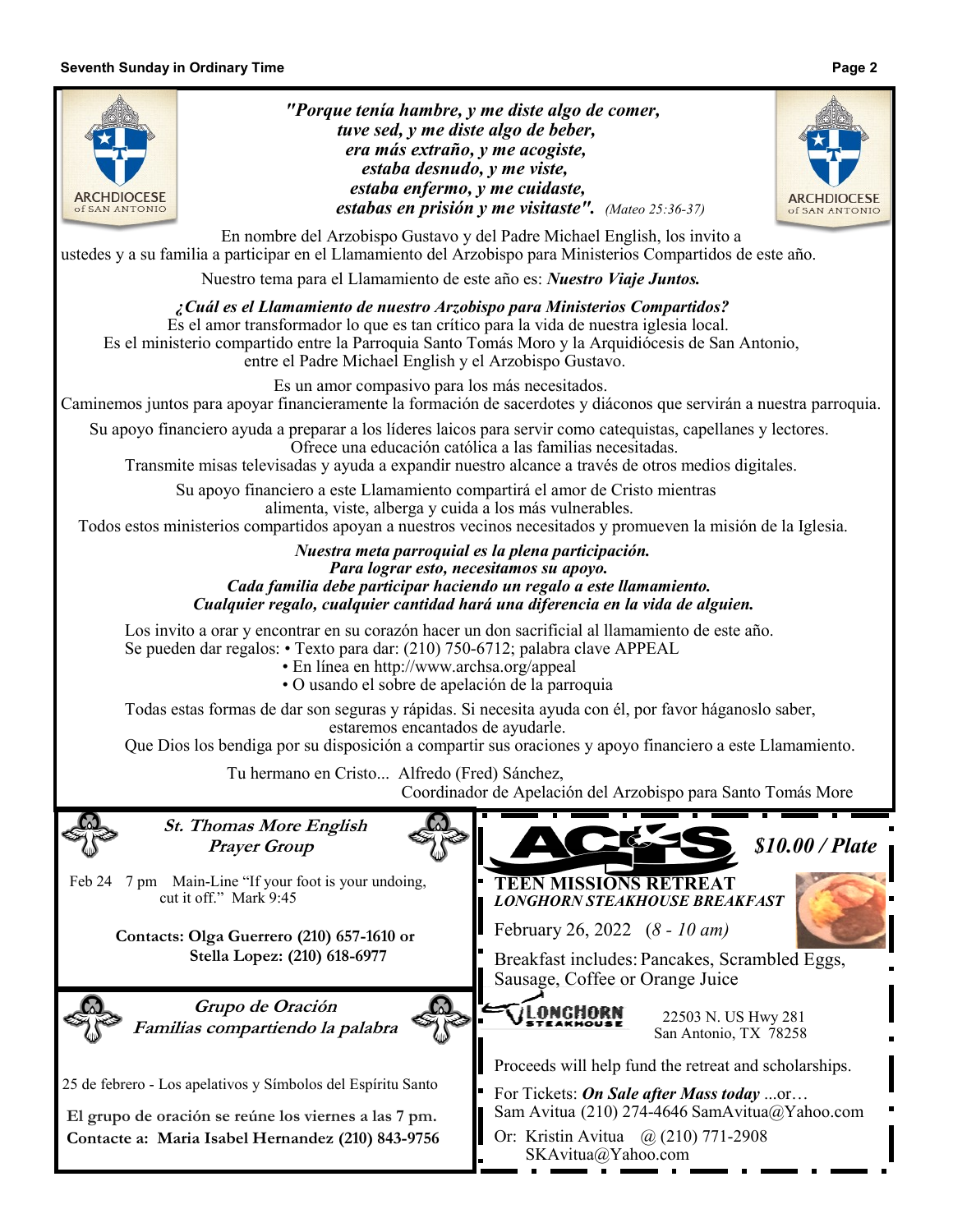#### **www.thomasmoresatx.org Page 3**



*"For I was hungry, and you gave Me something to eat, I was thirsty, and you gave Me something to drink, I was stranger, and you took Me in, I was naked, and you clothed Me, I was sick, and you looked after Me, I was in prison, and you visited Me." (Matthew 25: 36-37)*



On behalf of Archbishop Gustavo and Father Michael English, I invite you and your family to participate in this year's Archbishop's Appeal for Shared Ministries

Our theme for this year's Appeal is: *Our Journey Together.* 

*What is our Archbishop's Appeal for Shared Ministries?*  It is the transformative love that is so critical to the life of our local church. It is the ministry shared between St. Thomas More Parish and the Archdiocese of San Antonio, between Father Michael English and Archbishop Gustavo.

It is a compassionate love for those most in need. Let us journey together to financially support the formation of priests and deacons who will serve our parish.

Your financial support helps prepare lay leaders to serve as catechists, chaplains, and lectors. It offers a Catholic education to families in need.

It broadcasts televised Masses and helps expand our reach through other digital media.

Your financial support to this Appeal will share Christ's love as it feeds, clothes, shelters, and cares for the most vulnerable.

All these shared ministries support our neighbors in need and further the mission of the Catholic Church.

#### *Our parish goal is full participation. To accomplish this, we need your support. Every family should participate by making a gift to this appeal. Any gift, any amount will make a difference in somebody's life.*

I invite you to pray and find it in your heart to make a sacrificial gift to this year's Appeal. Gifts can be given: • Text-To-Give: (210) 750-6712; keyword APPEAL

- Online at http://www.archsa.org/appeal
	- Or using the parish Appeal envelope

All these ways of giving are safe and fast. If you need help with it, please let us know, we will be happy to assist you. May God bless you for your willingness to share your prayers and financial support to this Appeal.

> Your Brother in Christ… Alfredo (Fred) Sanchez, Archbishop's Appeal Coordinator for St. Thomas More



## **LENTEN RETREAT**

**Our Lady of Guadalupe Society is sponsoring a Lenten Retreat on** 

**Saturday, March 19, 2022 from 8 am to 12 pm in Carolan Hall.** 

**Father Garcia will be our speaker.** 

**Contact: Belinda Trevino (210) 275-6529 or Irene Negrete (210) 219-1130 to make a reservation.**

> **Space is limited to 50 attendees so reserve your space early!**

Over the course of this COVID Pandemic we, *(STM Parish)* have had many of our parishioners stay

home in an effort to avoid infection.

We have tried to keep-up *(in touch)* with them but it has been difficult… little staff… many people…

We miss them all and don't want them to feel they have been forgotten. They are still part of our '*family*.'

We are trying to set up a Calling-Tree ministry where we can contact our home-bound parishioners on a regular *(weekly??)* basis… but we need a support staff.

**Two things:** 1. If you would be willing to call and talk with some of our home-bound parishioners; -or-



Please call the Parish Office with your / their contact information. (210) 655-5070 *(more to follow…)*